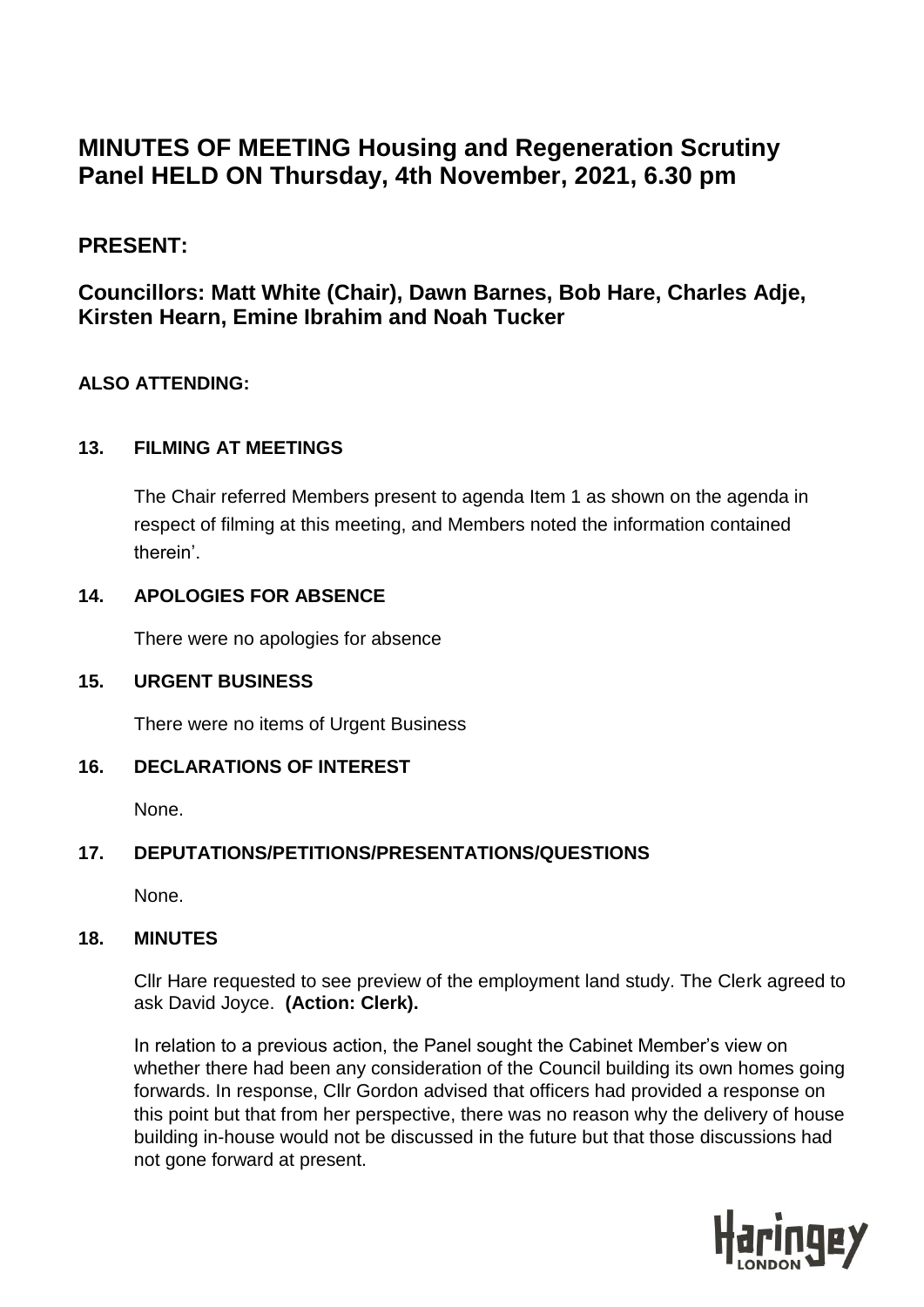As a follow up, the Panel sought clarification around what the Cabinet Member's view was around direct delivery of Council housing and the feasibility of building up the existing team to facilitate this. In response, the Cabinet Member advised that the Housing Delivery team contained an array of talent within it, including staff who had experience of project management and managing building projects and that this team was going to be expanded upon further. However, there were no plans at present to expand upon the roles in that team to include bricklayers and carpenters, for example. Any consideration of direct delivery of housing would have to be looked at in the round and there would need to be consideration of whether it was financially prudent for the Council to build its own homes or whether the costs of doing so were more than the Council could afford. The Cabinet Member acknowledged that there were some conceivable benefits to having a direct labour force but that these costs would need to be considered in the round.

In response to a further request for clarification, the Cabinet Member set out that she had not had any discussions about the direct delivery of housing and that no consideration of this had been undertaken at present.

In response to further questions around whether there would be any discussions on this issue in the future and whether there were any plans to, for example, undertake a feasibility study on this, the Cabinet Member advised that there were no plans at present but that she may look at the issue in the future.

#### **RESOLVED**

That the minutes of the meeting on  $13<sup>th</sup>$  September 2021 were agreed as a correct record.

## **19. ST ANN'S DEVELOPMENT**

The Panel received a report which provided an update on the proposed development of the St Ann's site, as requested previously by the panel. The report was introduced by Peter O' Brien, AD for Regeneration as set out in the report pack at page 13.

The Panel noted that Catalyst had been selected as the Mayor of London's preferred development partner for a site adjacent to St Ann's Hospital. This site was purchased by the Mayor in 2018 as part of the Mayor's Land Fund. The redevelopment would deliver around 930 new homes, 60% of which will be affordable. It will also provide a new and enlarged Peace Garden, improved streets as well as new retail and affordable workspaces. The Council was in negotiations to purchase 50% of the affordable rent homes. The proposals would equate to 147 Council homes, in addition to circa 34 homes being provided to Commissioning for Sheltered Housing.

The following arose during the discussion of this report:

a. The panel queried the sums behind the Council's allocation of 147, suggesting that 50% should be 152. Officers agreed to come back on that point. **(Action: Peter O'Brien).**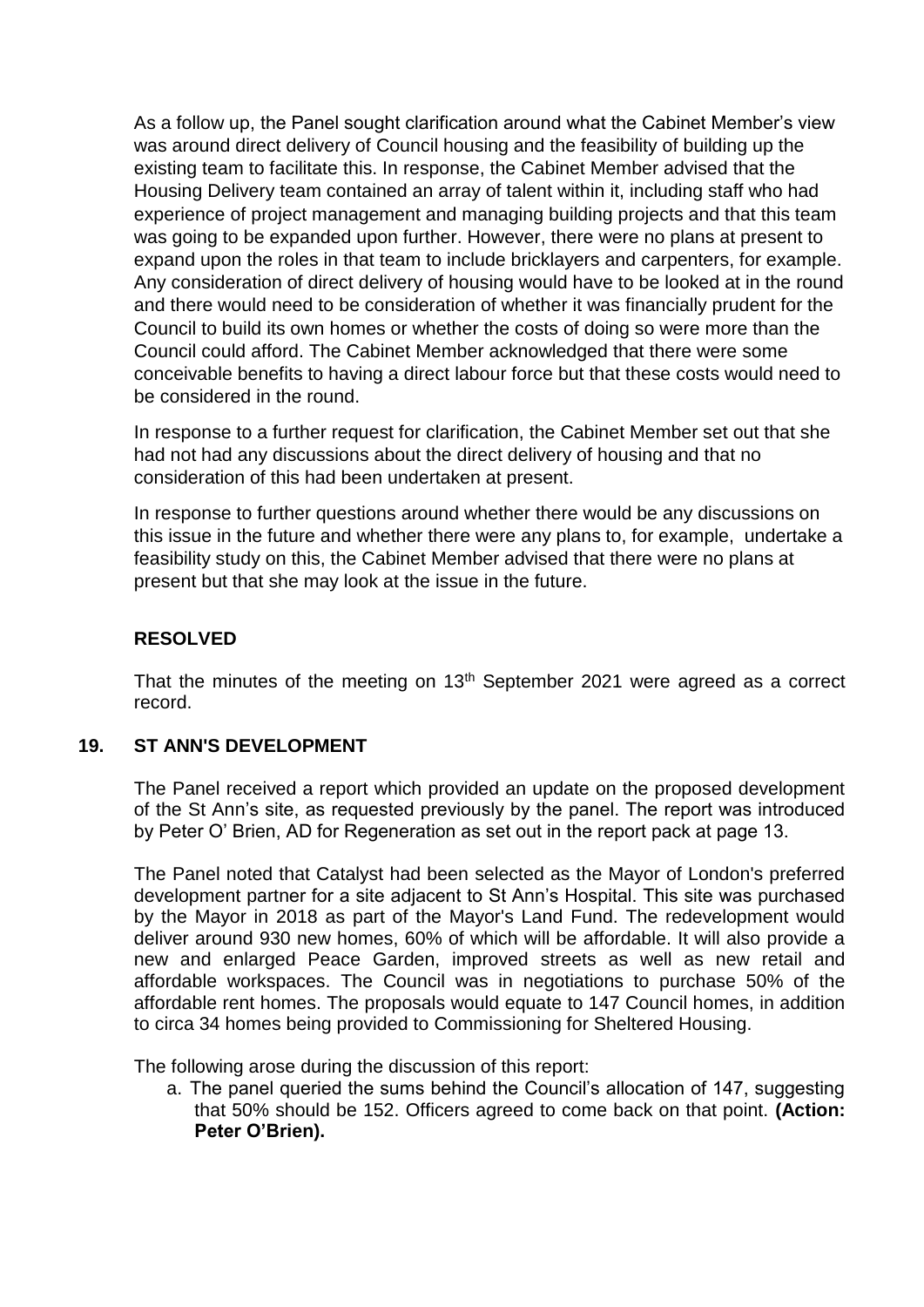- b. The Panel sought assurances that the Council was going to acquire the full 50% allocation of affordable homes. In response, officers advised that this was the intention and that part funding had been received from TfL for this purpose.
- c. The Panel raised concerns around potentially high levels of service charges and sought clarification as to what the cost of the service charge would be. In response, officers advised that discussions on the service charge were ongoing with TfL and that they were unable to comment further at this stage as it was an ongoing negotiation.
- d. The Panel commented that service charges should be the same across all Council properties and noted concerns with any arrangement that created variable service charges in council homes. Officers advised that the AD for Housing would respond to this point in writing. **(Action: Robbie Erbmann).**
- e. The Panel requested that the Cabinet Member make a firm commitment that all Council tenants should be treated the same in regard to service charges. In response, the Cabinet Member acknowledged that this would be something that she would strongly encourage but cautioned that without knowing all of the facts she could not make a firm commitment at the meeting, there may for example be cost implications to the HRA.
- f. The Panel noted with concern that Paragraph 3.4 suggested that the service charges would be set by Catalyst and advocated that this should be managed by HfH. The Scrutiny Panel asked for a written response about if/why Catalyst would be responsible for setting the estate/service charges rather than say HfH, in respect of the 50% affordable homes that the Council intended to acquire as part of the development. **(Action: Robbie Erbmann).**
- g. The Panel commented that although 60% of homes on the site were affordable, only 20% of homes would be at social rents. The Panel commented that they would be disappointed if only 20% of the homes were at social rents. The Panel sought clarification as to what the barriers were to increase this figure. In response the Cabinet Member advised that the affordability breakdown was agreed at the time the deal was negotiated with the GLA, which preceded Cllr Gordon's tenure as Cabinet Member. Cllr Gordon advised that given that the deal had already been agreed, there were not many planning tools left in the toolbox to improve the affordability.
- h. The Cabinet Member acknowledged that some of the elements of the 60% figure were not genuinely affordable, however in planning terms they were designated as being so. Officers advised that the procurement process was undertaken by the GLA, as it was a GLA site, and as part of this they had undertaken a competitive process to appoint a third party. Catalyst had signed a development agreement and would be expected to meet the terms of that agreement, including the agreed level of affordable homes, officers commented that, notwithstanding the panel members comments, the affordability breakdown was quite good compared to other schemes across London.
- i. A member of the Panel commented that it was unlikely that the Council would be able to acquire any more homes on the site as the other 50% were owned by Catalyst who, as a housing association, would use those homes for their own housing stock. However, the other 50% of homes may also include homes at social rent, it's just that they would be managed by a Housing Association, rather than the Council. The Council would not be the landlord for all of the homes on the site, as it had only agreed to acquire 50% of them.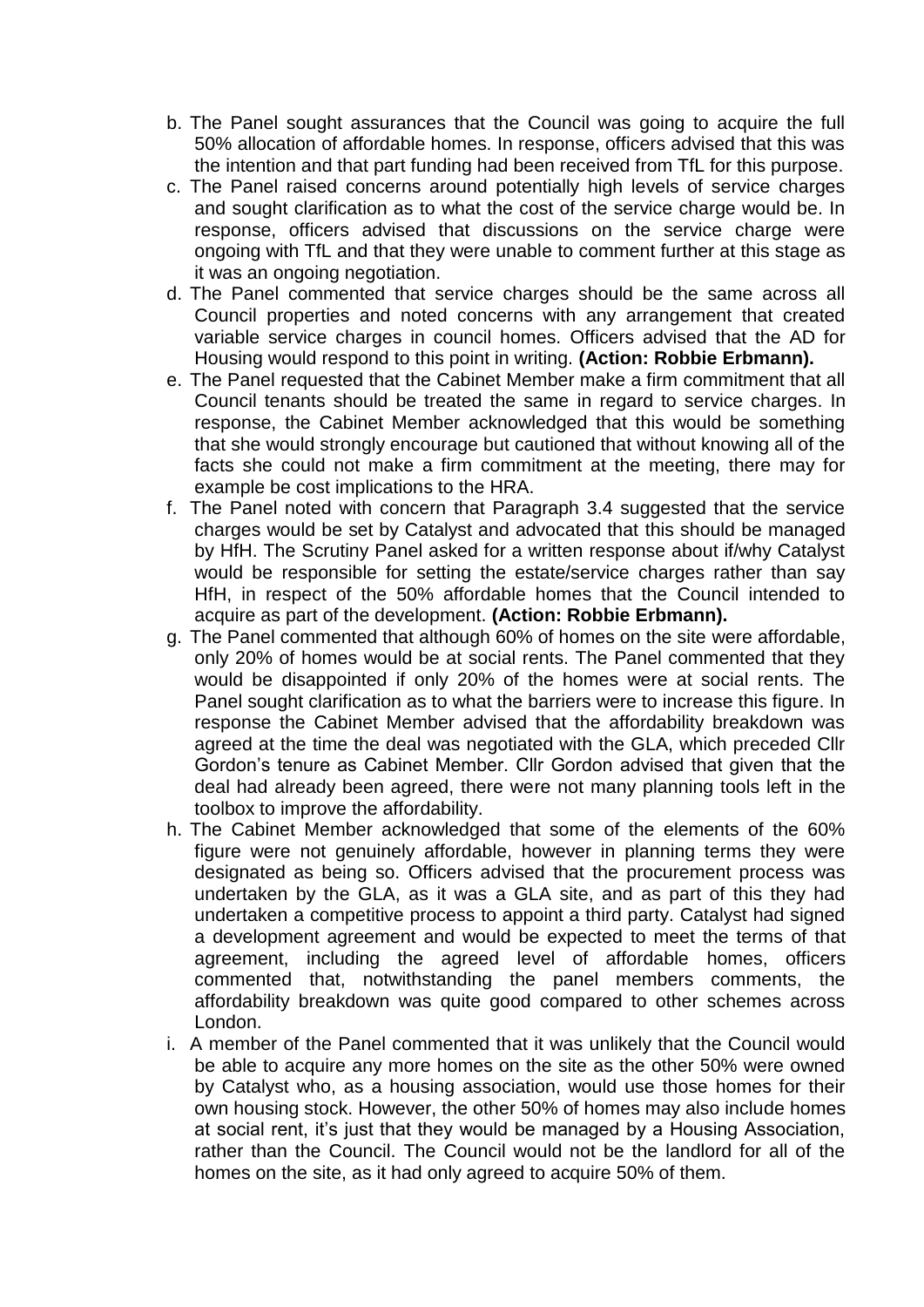- j. The Panel sought assurances as to whether the Council would have full nomination rights to the 50% of homes owned by catalyst, as it would for any other housing association homes in the borough. **(Action: Robbie Erbmann).**
- k. The Panel enquired why the Council could not go back to Catalyst and try to purchase some of the homes that had been allocated as London Living Rent homes and Shared Ownership homes in order to use those as homes at genuinely affordable social rents. In was suggested that the Council had, in other instances, gone back to a developer about a previously signed agreement and attempted to purchase a greater proportion of the homes being built. In response, the Cabinet Member suggested that Hale Wharf was a different proposition as they were receptive to the idea of the Council purchasing more homes. Officers advised that as a housing association, Catalyst would likely see themselves as being in the business of offering a wide spectrum of affordable housing and it was not thought very likely that they would want to sell any additional units to the Council. Officers also set out that homes purchased at London Living Rent were more cost effective than properties designated as Shared Ownership, so there would be a cost to the HRA in doing this. As a follow-up the panel suggested that the Council should at least be asking the question.
- l. The Panel sought assurances around whether the Cabinet Member had looked at acquisition of the additional homes through a CBS model as this would have different cost implications. The Panel requested that the Cabinet Member make enquiries and come back to the panel with an update at a subsequent meeting. **(Action: Cllr Gordon).**
- m.The Panel referred to comments from Catalyst that it was looking to build a number of 3 to 4 bedroom town houses as part of the development, largely at the Council's behest. The Panel raised concerns that 3 to 4 bedroom town houses did seem to be especially cost effective. The Panel sought clarification as to whether there had been any actual discussions on this between the Council and the developer. **(Action: Robbie Erbmann).**
- n. The Chair sought clarification around the stated aim to provide an appropriate level of parking provision on the site and how this fitted in with the wider goal to create a modal shift of 88% of all trips in the borough being undertaken by cycling, walking or public transport by 2041. The Chair also queried why demand was the determining factor, rather than the goal of reducing demand on cars, which is where the Council wanted to get to.
- o. A panel member commented that they would be unhappy with any provision that set a lower level of parking space allocation in council homes than was the case in the private sector.
- p. A panel member suggested that as a Ward Councillor, the residents of St Ann's did not want to see an additional increase of 200 cars in the ward, when 70% of households in that ward did not own a car.

In response to the above points, Cllr Gordon advised that she was personally in favour of as many car-free developments as was possible, with the provision that disabled parking spaces were available. However, the Cabinet Member advised that she also recognised that there would be some issues with this and in particular there was potentially a need to have car parking available for family sized homes. The Panel cautioned against having a hierarchy of who needed a car parking space as it was not as straight forward as family homes needing car parking spaces at the exclusion of other groups.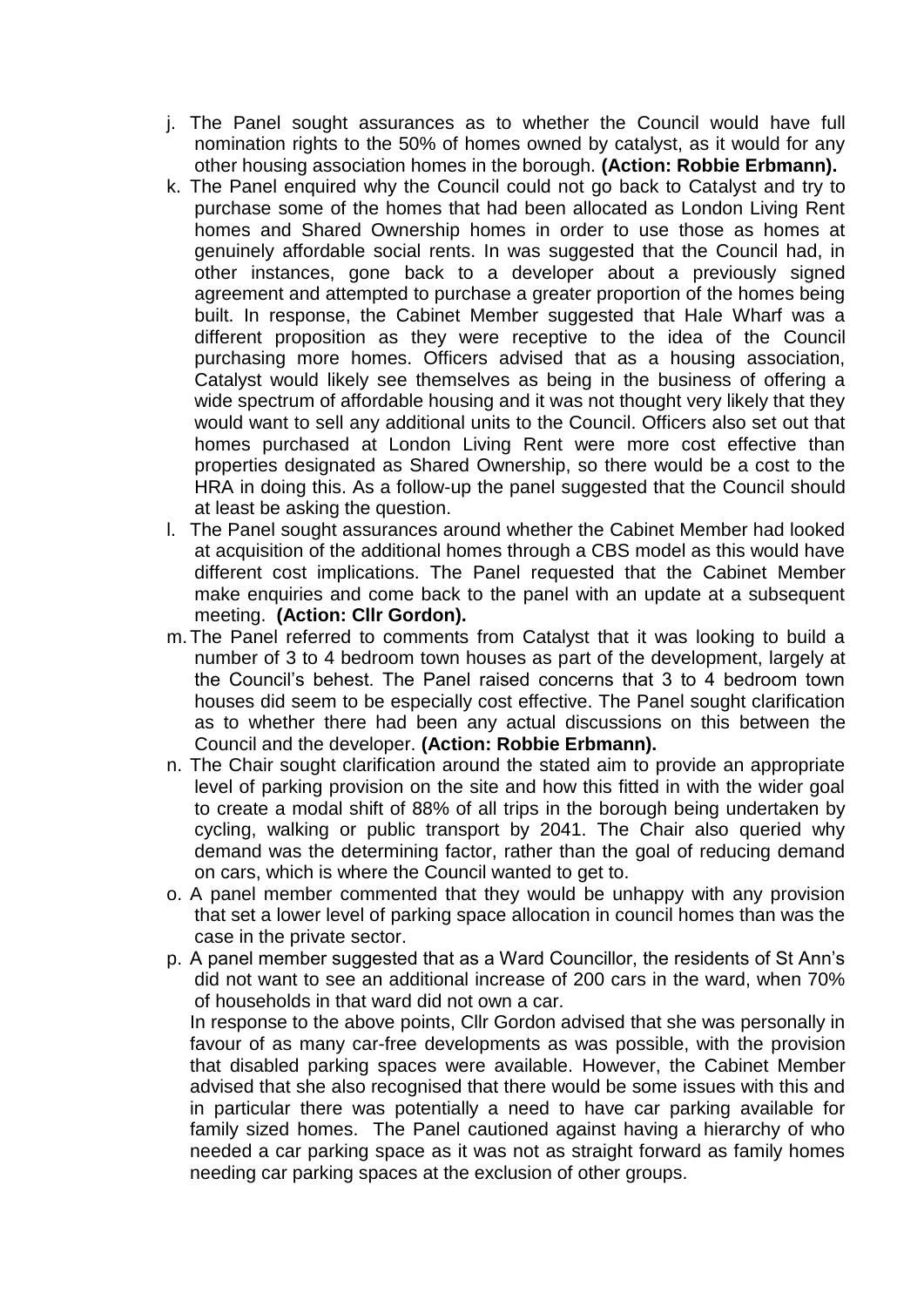- q. Officers advised that planning standards were set out in the adopted Local Plan, as well as the London Plan and that there was no differentiation in those documents between public and private developments. The Panel was advised that planning policies would be used to determine any future planning application on this site. Officers set out that the public transport accessibility score for this site was between 2 and 4, which was considered low to medium. As a result, it was not possible to pursue an entirely car-free development, but it was possible to adopt a car-capped development, which would result in a limited number of car parking spaces, as per the Local Plan.
- r. Officers also outlined that the draft Walking and Cycling Action Plan was out for consultation, which set out the wider ambitions for the Council in relation to walking and cycling.
- s. The Panel noted that paragraphs 4.1 & 4.2 of the report seemed to be contradictory to some extent, and it was suggested that further thought should be given by the Cabinet Member as to what the position was in regard to car parking and the St Ann's Development.
- t. The Cabinet Member for Planning echoed the earlier comments of officers and reiterated that GLA and local planning policies would be applied when considering any planning applications. The Council had also made an emergency climate declaration and that the local planning policies were all part of the process of getting to that target. It was also noted that every site was different and would be determined on its own merit.
- u. The Panel sought assurances around any potential loss of parking in the southwest corner of the site and whether additional parking would be provided to existing residents to offset the possible loss of four parking spaces. In response, the Cabinet Member advised that every new scheme contained a number of conflicting requirements, and the best outcome overall was sought within those competing requirements. The Cabinet Member for Planning urged councillors and residents to input into any planning consultations that took place in relation to this site. In regard to a follow-up requesting what assurances could be given to residents around the potential loss of four parking spaces as part of a cycling and walking through-route. In response, the Cabinet Member advised that he was unable to give a response to this as it was not Council site. Cllr Gordon noted that the potential loss of parking would be part of the S105 consultation and that the administration would be in a better position to comment on this once the results of the consultation had been received.
- v. The Panel commented that they would like to hear a political commitment from the Cabinet Member about whether the administration would be happy to see a loss of four parking spaces (as per paragraph 5 of the St Ann's report) if the S105 consultation responses were against this loss of amenity and what other options had been considered in regard to this. Cllr Gordon agreed to provide a written response on this point. **(Action: Cllr Gordon).**
- w. Officers commented that the adopted Local Plan set out that the new connection towards Green Lanes should not adversely impact the occupants of the residents of the block at the southern end of Warwick Gardens. This was something that would be considered through planning process, when a planning application was submitted.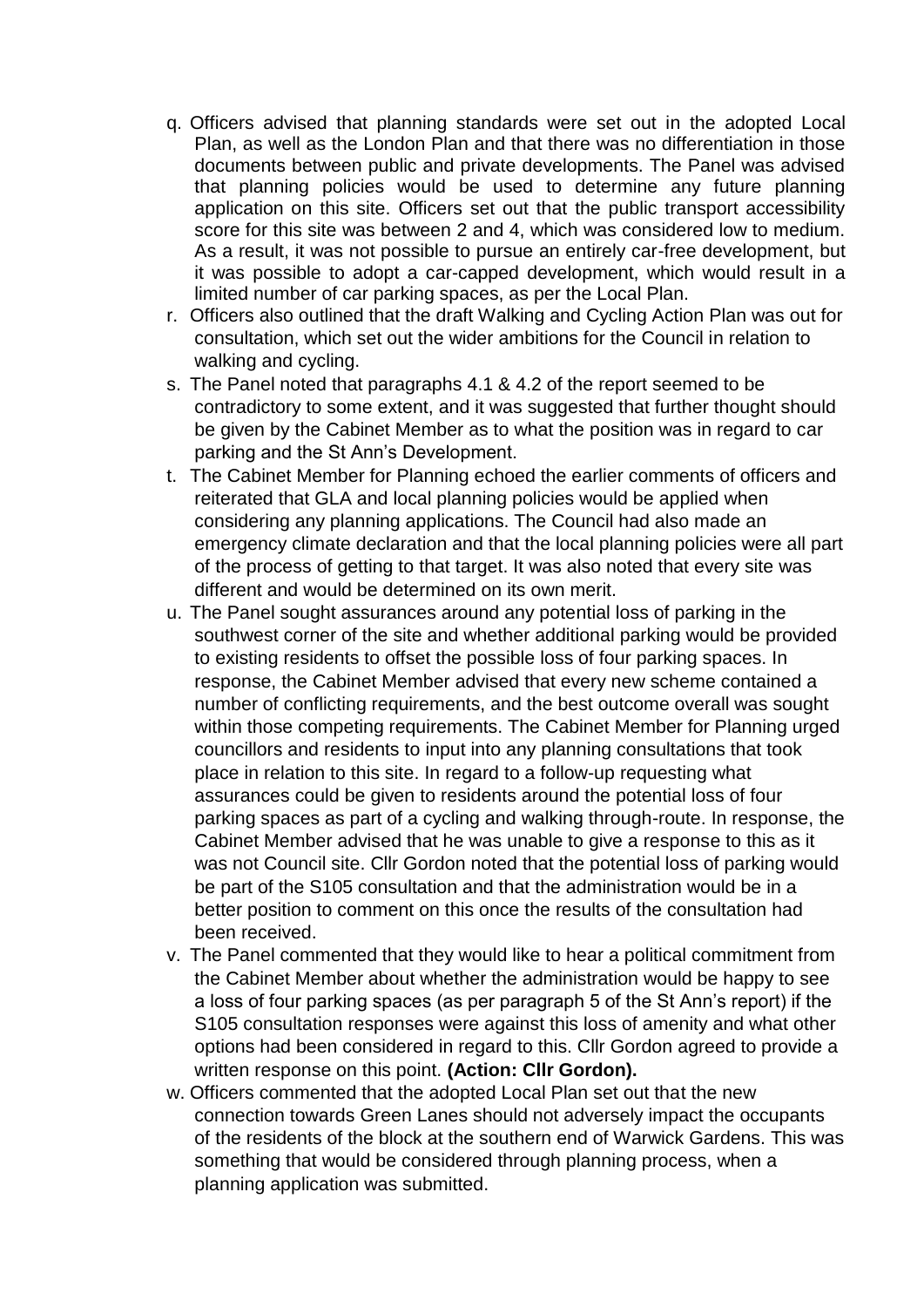#### **RESOLVED**

Noted.

#### **20. CLIMATE CHANGE**

The Panel received a report on Climate Change, regarding how portfolios and services were contributing to reducing carbon emissions. The Cabinet Member for Planning, Licensing & Housing Services and the Cabinet Member for House Building, Place-Making and Development introduced how their portfolios were contributing to carbon emissions, as set out on the report, which was on page 3 of the addendum report pack. The Assistant Director, Planning, Building Standards & Sustainability, The Assistant Director for Regeneration & Economic Development and the Head of Carbon Management were all present for this agenda item. The following arose during the discussion of the report:

- a. The Panel queried where the authority had got to with the Local Plan and questioned what was being done to engage with a wide array of people. In response, the Cabinet Member for Planning advised that the consultation on the Local Plan was ongoing and that he had specifically requested that the views of groups who did not regularly engage with the Council were sought. Officers added that they were engaging with the Bridge Renewal Trust and the Youth Advisory Board to seek their input. Officers also set out that Haringey had received feedback from the government that its latest engagement strategy around planning policy was a best practice example.
- b. The Cabinet Member for Planning advised that the Cabinet was due to meet in a few weeks to review progress to date across a raft of measures related to climate change that were set out in the Local Plan.
- c. In response to a question, the Cabinet Member for Planning advised that all 33 London Boroughs were working together to try and agree proposals around Energy retrofit works that would cover a ten year period, as having an assured funding stream and assured programme of works was the only way to make significant progress. The Energiesprong pilot was underway in relation to retrofitting homes in the agreed pilot locations. 50 homes in White Hart Lane had been selected as part of the pilot scheme, the works would be delivered in 2022.
- d. The Panel sought assurances around the Council meeting its carbon reduction targets. In response, officers advised that Haringey had agreed that the borough would be carbon net-zero by 2041 and that the Council's buildings and vehicle fleet would be carbon net-zero by 2027. The Council had started the procurement process for a number of electric vehicles and officers were working with the Corporate Landlord to understand key issues going forwards. The Council had allocated £101m to retrofitting Council housing stock and officers advised that they were working through a strategy to deliver that programme, which included focusing on the worst performing buildings first. The target for these works being completed was 2035. In relation to wider engagement, the Panel were advised that at a Cabinet away-day earlier in that week, Cabinet had undertaken to do more to reach out into the community and speak to harder to reach groups.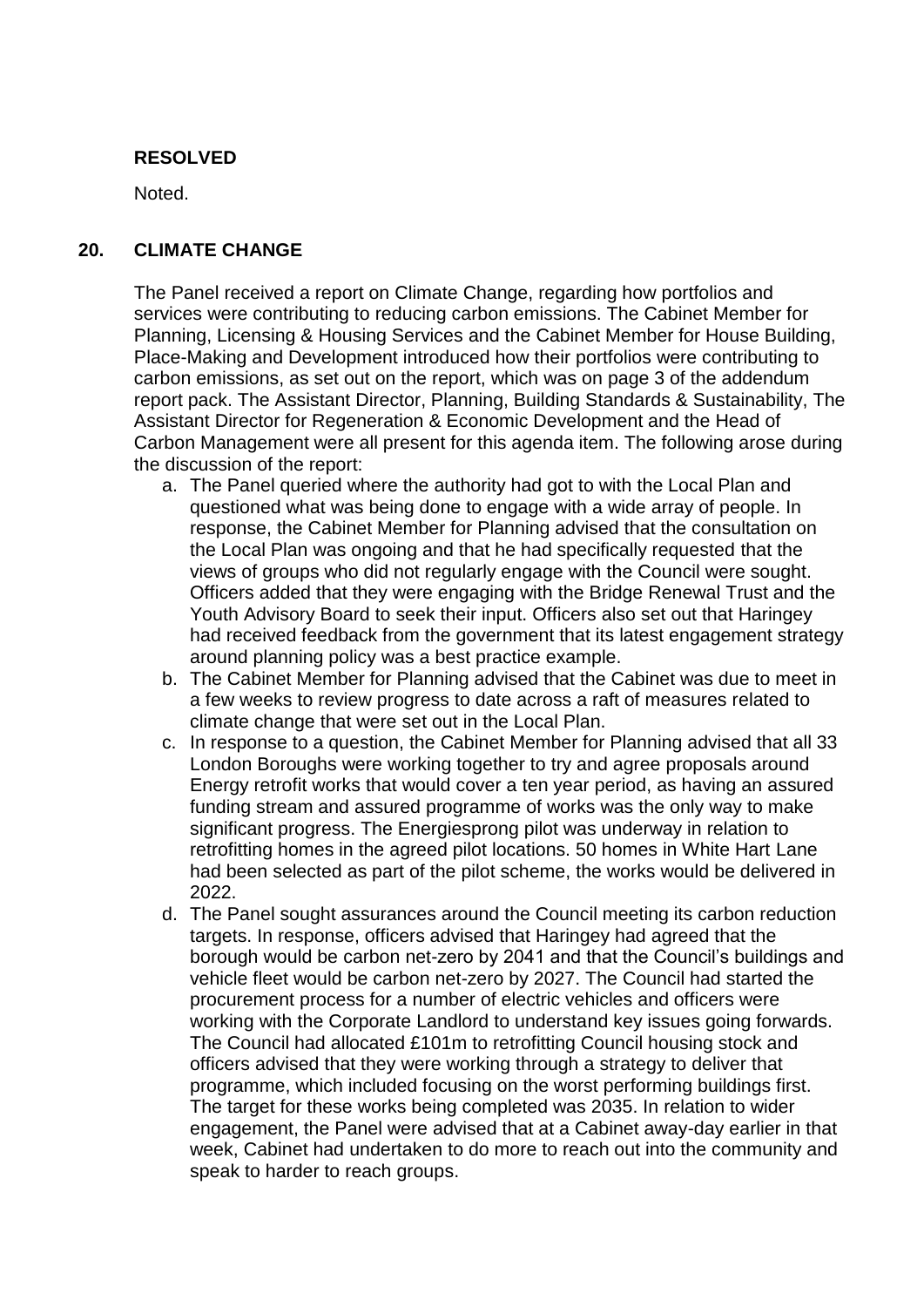- e. One of the panel members suggested that the Council should be seeking to engage more with Extinction Rebellion around the climate change agenda.
- f. Cllr Hearn agreed to circulate her questions in writing for a subsequent response. Officers to provide a written response. **(Action: Cllr Hearn/Officers)**
- g. The Chair noted with concern the fact that 50% of the borough's carbon emissions emanated from housing and only 7% of that was from Council housing stock. Therefore, the vast majority for emissions were from the owner/occupier sector and the private rented sector. The Chair suggested that, given the nature of the properties, the majority of carbon emissions were likely to be from the private rented sector and asked what the Council was doing in this area to meet its requirements on net-zero, above and beyond reviewing energy performance certificates. In response, the Cabinet Member for Planning advised that government issued guidance was that private rented homes had to achieve an 'E' grade on their energy performance certificate otherwise they could not be rented out. The Cabinet Member commented that in terms of owner/occupiers this was something for central government to lead on. The Cabinet Member expressed concerns around a perceived scattergun approach to this by the government and the collapse of the government scheme after only around 16,000 homes were retrofitted.
- h. Officers advised the Panel that, through the licensing scheme, the Council would be enforcing minimal standards around energy efficiency and that the Council would also signpost and support landlords to access alternative funding schemes. The example of the Green Home Grant scheme was given, which was ran by GLA and was available to all homeowners/landlords. Officers advised that the ambition for this funding was to get all of the housing stock across the board up to a mid 'B' efficiency rating.
- i. The Panel sought assurances around retrofitting council housing stock and potential costs to leaseholders. The Panel asked whether funding for leaseholders had been put budgeted for and whether any thought had been given on how to manage this process and mitigate any costs to leaseholders. In response, the Cabinet Member for Planning advised that any costs would vary according to the type of property and the type of retrofitting scheme that was being used. The Panel requested that the Cabinet Member provide a written response to this question. **(Action: Cllr Bevan).**
- j. In reference to wrapping of properties as a method of improving energy efficiency, the Panel sought assurances around how this could be done in a conservation area and whether this would raise planning questions. In response, officers advised that the planning policy supported the retrofitting of properties and improving energy efficiency performance as well as supporting heritage and conservation areas. Officers advised that the purpose of the planning process was to try and achieve a good balance between the relevant considerations. The role of pilot scheme was highlighted as being crucial in this respect as it allowed a forum for testing and refining the process.

## **RESOLVED**

Noted.

## **21. LOVE LANE BALLOT**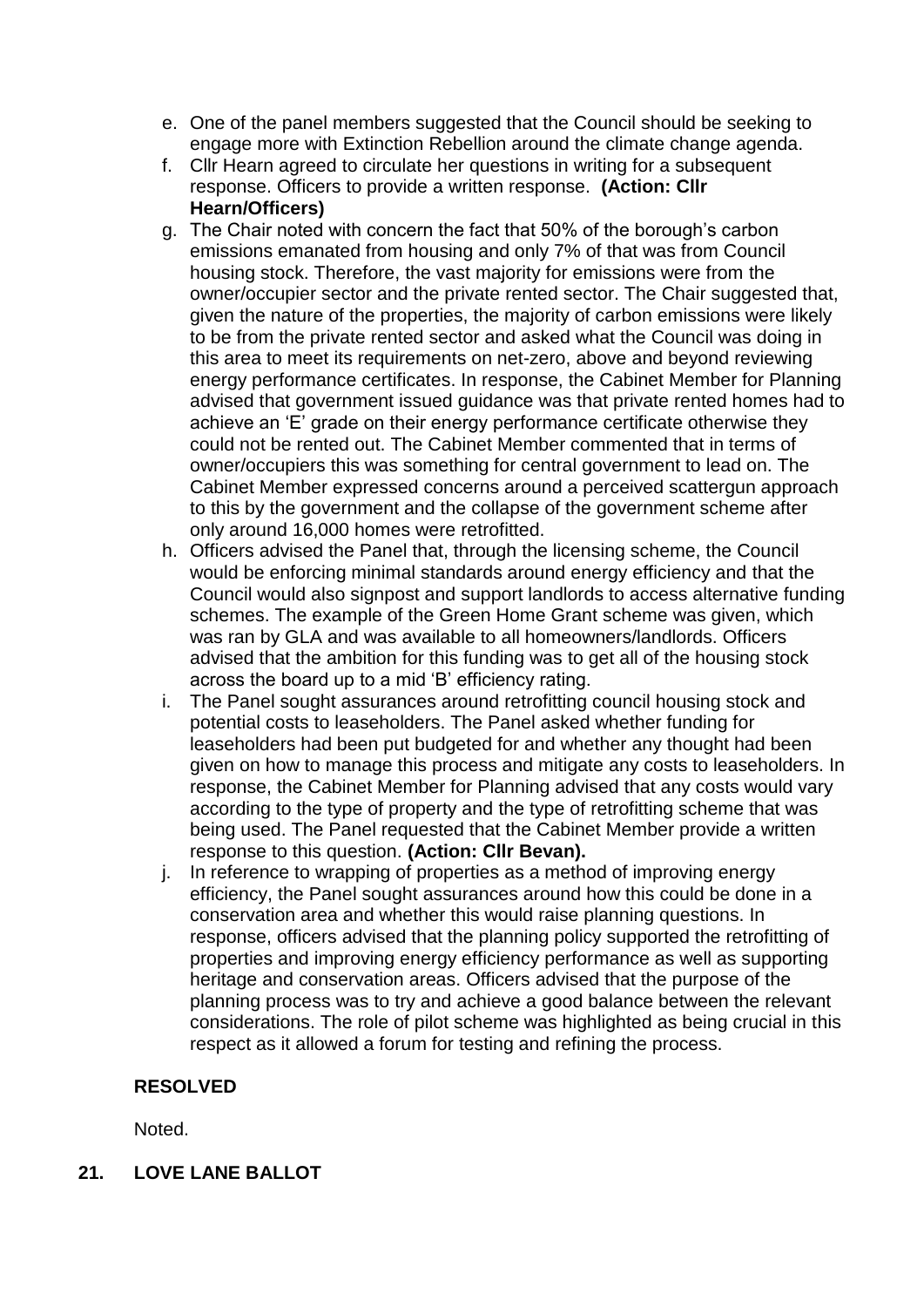The Panel received a report, which provided an update on the resident ballot undertaken on the Love Lane estate as part of the High Road West Regeneration scheme. It was noted that the ballot took place from 13 August to  $6<sup>th</sup>$  September. The GLA stipulated that the ballot was administered by an independent body, the Council appointed Civica Election Services (CES) to this role. CES had managed over 90% of resident ballots undertaken in London. The results of the ballot were that 55.7% voted in favour of the proposals, with a turnout of 69.4%. CES have advised the Council that they were satisfied that the ballot process was conducted in accordance with GLA regulations. The following was noted in discussion of this report:

- a. A member of the Panel enquired as to whether he may be able to review the ballots cast during the election in order to verify concerns around spoiled ballots etc, given that there was only a dozen or so ballots in it. *N.B. Clerk's note – Officers have subsequently advised that there was only one spoiled ballot and the margin of votes between yes and no was 23.* Officers advised that they were unsure whether viewing ballot papers would be permissible, as it may be counter to GDPR regulations. Officers agreed to ask Civica as to whether it was possible for a Councillor to review the ballots in some redacted form. **(Action: Peter O'Brien).**
- b. Cllr Ibrahim suggested that Civica administered the election and that they would have process in place for tallying up and verifying spoiled ballots.
- c. Members of the Panel commented that they were more concerned with allegations that the Council had been improperly involved in the process. In response, Cllr Gordon commented that CES administered the election and that any questions around the process should be directed to them. Cllr Gordon advised that as part of the engagement process for the ballot, officers were instructed to be clear about the Council's landlord offer with tenants and be able to answer questions. Cllr Gordon set out that there was no evidence that officers had done anything to invalidate ballots or in any way undermine the result of the ballot. The Panel was advised that Civica concurred with the Council on this and had clearly advised that the ballot was run according to the GLA guidance.
- d. The Panel commented that encouraging people to take part in the ballot was fine but that they were concerned about allegations from Defend Council Housing that officers handled ballot papers or were involved in the collection process for the ballots in some way. In response, the Panel was advised that the Council had followed Civica advice to the letter. Officers advised that there were categorically no instances of officers collecting unsealed ballot papers or helping to fill ballot papers in. Officers advised the Panel that there were four instances where officers posted sealed ballot papers on behalf of residents at their request, for example due to mobility issues. It was noted that this was done as a last resort and was in line with Civica's advice.
- e. Officers advised that they had contacted Civica to request advice around whether it was permitted to post sealed ballot papers on a residents' behalf. Civica had provided advice stating that this should only be done as a last resort and at the residents' insistence. Officers reiterated that what was being referred to was a very limited number of instances where sealed ballots in sealed envelopes had been collected from people with serious mobility issues, and that this was done only as a last resort upon the resident's request, not as a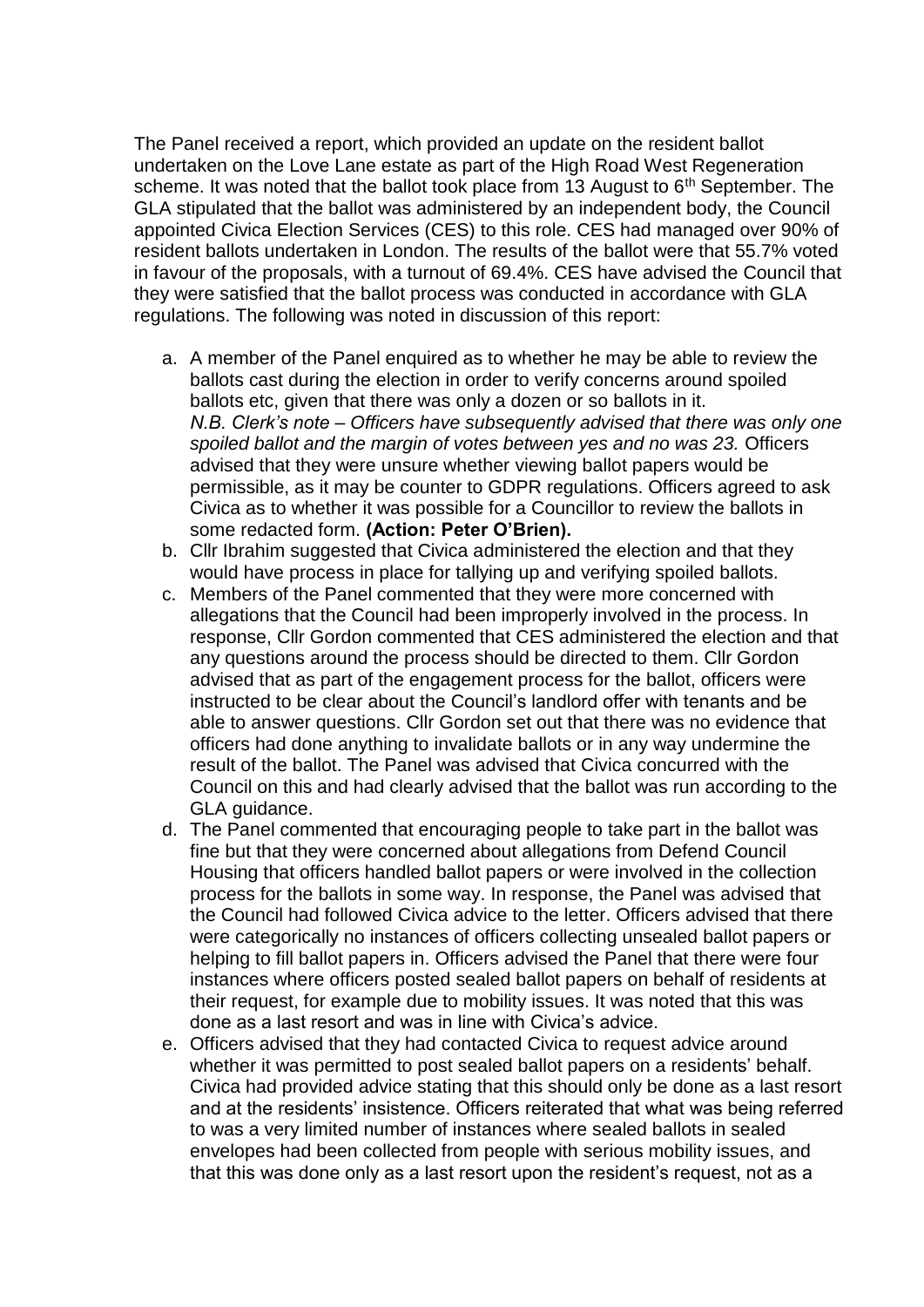proactive exercise instigated by officers. This was therefore in line with the guidance provided by Civica. These sealed ballots were collected by engagement officers who were highly visible and had been working in the community for a number of years.

- f. The Panel commented that collecting sealed ballots was not something that would be undertaken during other types of election processes. Councillors commented they were forbidden from collecting ballots on behalf of residents during a Council election, for instance.
- g. The Panel suggested that in hindsight, one side should not have been the only one who collected sealed ballots and that a clear process should have been in place for dealing with this eventuality.
- h. In response to further questions, officers advised that they were certain that there were only four instances of sealed ballots being collected by officers. In response to another question, officers gave firm assurances that the collection of sealed ballots did not invalidate the ballot in anyway. Civica had significant experience in carrying out resident ballots and they were happy that the result was valid. Officers advised Members that any concerns about how the ballot was run should be put in writing to Civica Election Services.
- i. The Panel raised concerns with some community organisations having allegedly received letters that stated that Civica had advised the Council not to collect ballots in person. The Panel sought clarification as to what advice the Council received from CES around collecting ballots and whether this advice was followed. Officers commented that they were not aware of the letters referred to or any statement from Civica to that effect, but it was reiterated that the Council had consulted Civica about the collection of sealed ballots and had followed all of the guidance provided. Civica were happy that the ballot had been properly undertaken. In response to further questions on this, officers agreed to circulate the text of the advice that they received from Civica. **(Action: Peter O'Brien).**
- j. The Panel asked the Cabinet Member for House Building, Place-Making and Development whether she would consider a re-run of the ballot in light of the issues raised by the Panel. In response, Cllr Gordon advised that there was no reason to overturn the ballot, as the Scrutiny Panel had received multiple assurances from officers about the integrity of the process and the fact that all of the relevant guidance had been followed. The Cabinet Member reiterated that there was no evidence of any irregularities having taken place.
- k. In response to alleged photographs on social media, the Panel was advised that officers did not carry around a bag or box to put ballots in as part of the election process. Officers advised that any ballot box for in-person ballots would have been with Civica staff and would have been clearly labelled with CES on it, rather than Haringey Council. Officers set out that the Council had absolutely nothing to do with ballot boxes and the management thereof.
- l. The Panel recommended to the Cabinet Member that the collection of sealed ballots by officers was not done again in any future ballot process, regardless of whether this was permissible or within the relevant guidance.
- m. The Panel also recommended that the Cabinet Member for House Building, Place-Making and Development give consideration to re-running the ballot in light of the concerns raised during the meeting.

## **RESOLVED**